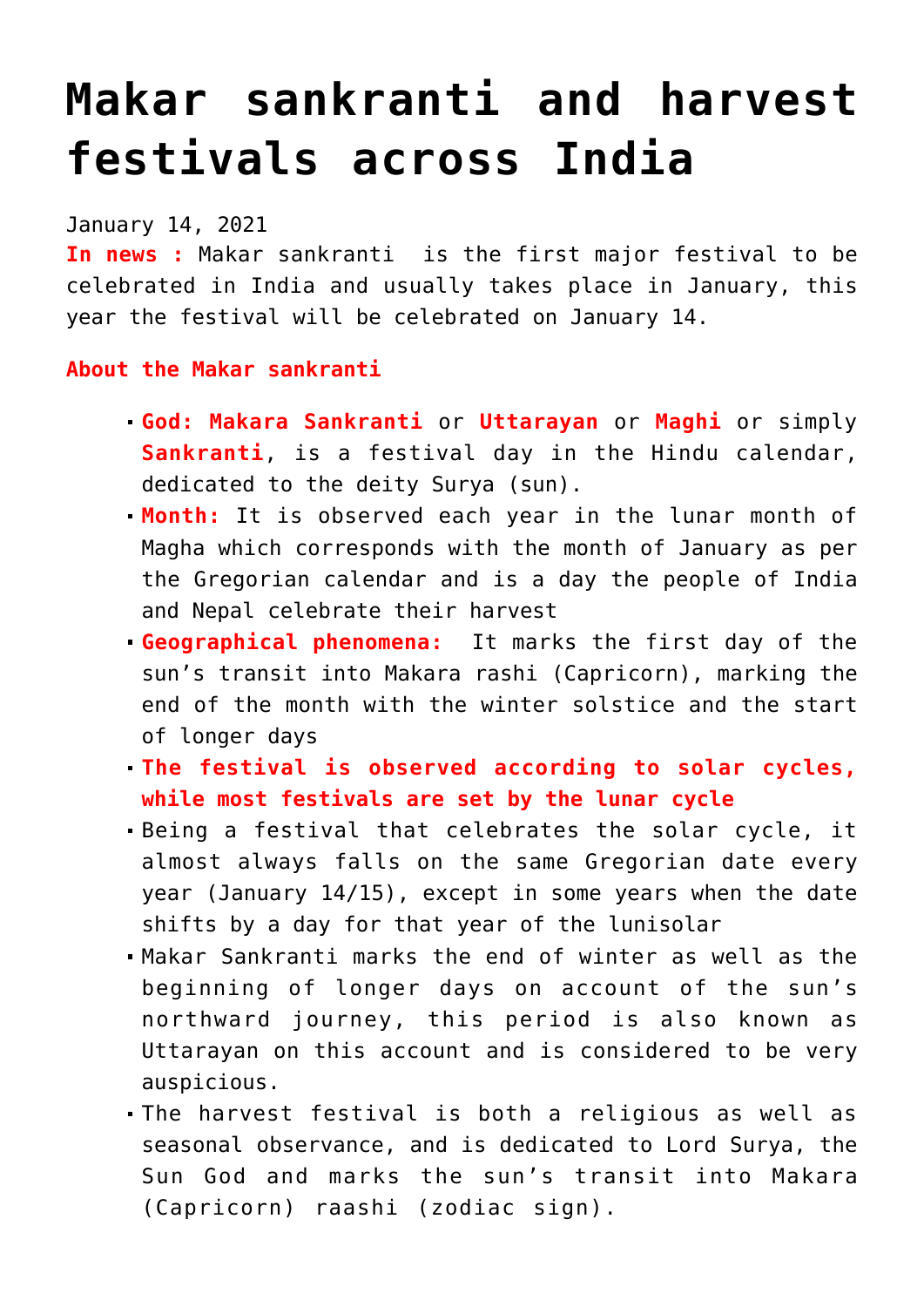## **Festivals associated with Makara Sankranti and its different names**

The festivities associated with Makar Sankranti are known by various names, such as **Magha Sankranti in Nepal, Magh Bihu in Assam, Maghi** (preceded by Lohri) **in Punjab**, Haryana and Himachal Pradesh, popular amongst both the Hindus and Sikhs, Sukarat in central India, **Thai Pongal in Tamil Nadu**, **Uttarayan in Gujarat, Uttarakhand** and Uttar Pradesh, Ghughuti in Uttarakhand, **Makara Sankranti in Odisha, Karnataka, Maharashtra, Goa**, West Bengal **(also called Poush Sankrant**i), Uttarakhand and Uttar Pradesh (also called Khichidi Sankranti) or as Sankranthi in Andhra Pradesh and Telangana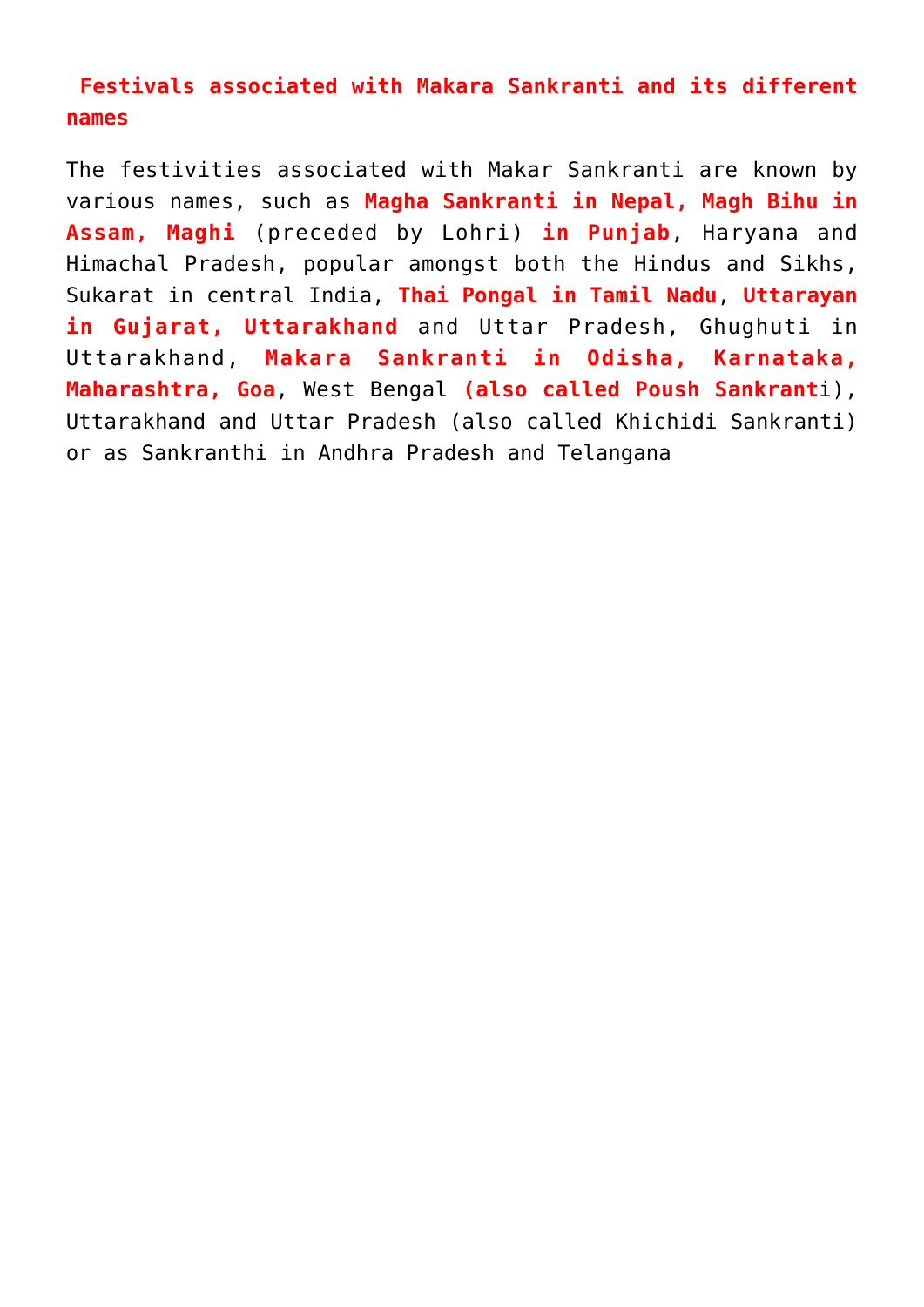

## **Beliefs associated with Makara Sankranti**

**Dipping in river:** Usually on this day devotees take a dip in rivers like Ganga, Yamuna, Godavari, Krishna and Cauvery that are considered to be holy.